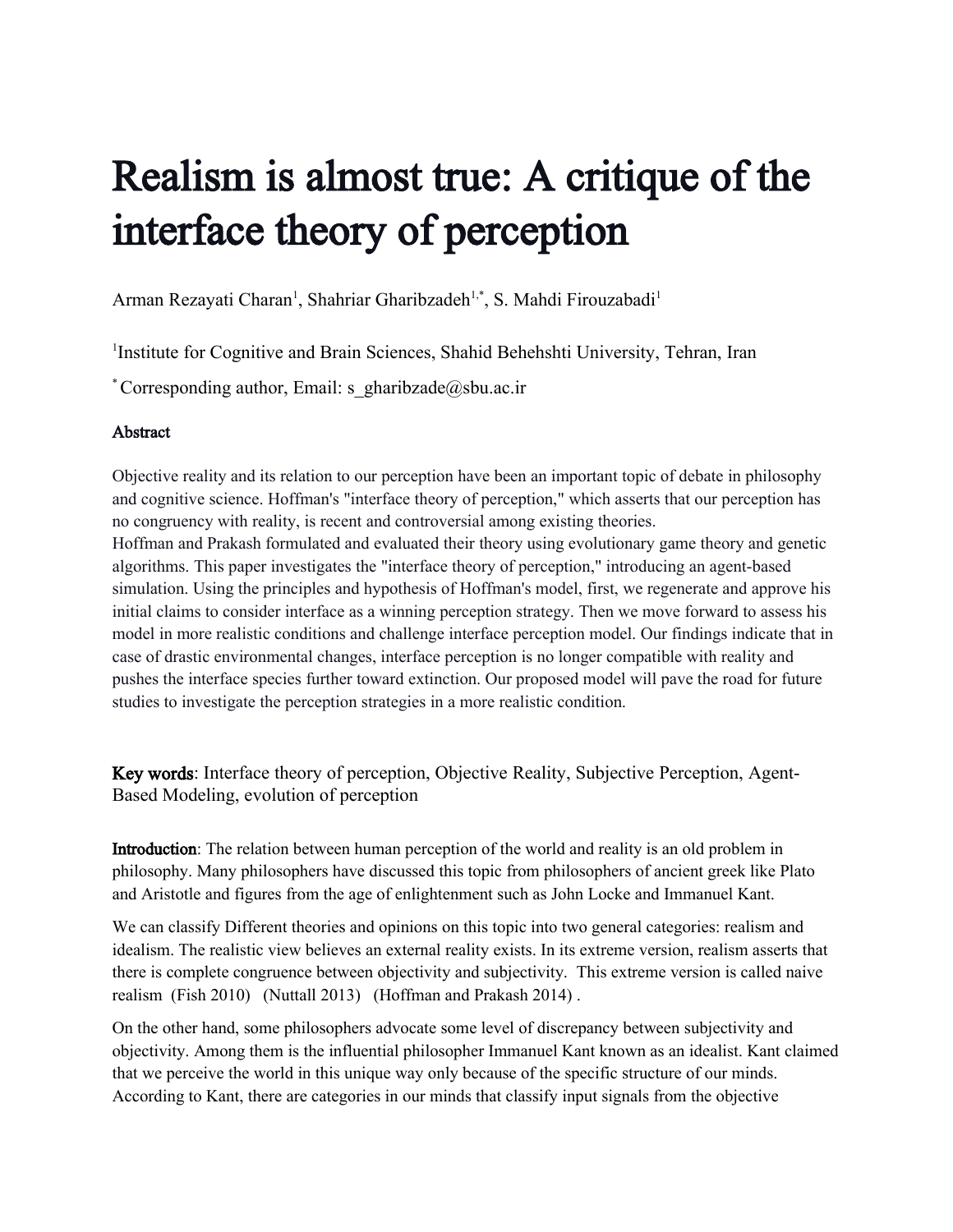stimulus. If we perceive the world in specific ways, it is because of the constraints imposed by those mentioned categories. Based on this theory, there is no reason for the veridicality of our perception (Kant 1998) . This debate has continued up to the contemporary age and extended into modern cognitive science.

Although this debate includes perception in its general sense, for practical reasons, most studies, particularly in cognitive science, focus on visual perception. The dominant opinion in classic studies about the vision was that our visual system reflects the world as it is. In recent decades, numerous researches argued that visual perception is practical only when it precisely describes the objective world (Marr 1982) (Palmer 1999) . So they conclude that evolution favors the veridical perceptual system above the non-veridical one. For example, an evolutionary biologist says, "Our sense organs have evolved to give us a marvelously detailed and accurate view of the outside world. We see the world in color and 3- D, in motion, texture, non-randomness, embedded patterns, and a great variety of other features, likewise, for hearing and smell. Together the design of our sensory systems blesses us with a detailed and accurate view of reality, exactly as we would expect if the truth about the outside world helps us to navigate it more effectively" (Trivers 2011) .

On the other hand, from a very radical point of view, the interface theory of perception claims there is no need for any congruency between the objective reality and our perception. There is no such congruency in current evolved perceptual systems.

D. Hoffman as the author of this theory, argues that evolution and natural selection have shaped our perception of the world in a way to be fit for survival and reproduction. Quite simply, perception is about having kids, not seeking the truth! (Hoffman, Singh et al. 2015).

Based on this theory, our perceptual system does not project the world accurately, and there is no need to do so. To be more precise, there is no kind of homeomorphism between our perception and the real world. The central premise of this theory is that the criterion of evolution for choosing a perceptual system is that system's ability to guarantee the survival of a living species rather than presenting reality as accurately as possible. In addition, Hoffman argues that representing exact reality is a very energy-consuming operation. The more accurate the representation, the more energy consumed.

They propose the "interface theory of perception" as a theoretical framework for non-veridical perception, offering less energy consumption and a better chance of survival.

 The Windows desktop metaphor is a convenient way to describe the central concept of the Interface Theory. When someone selects an icon on a Windows desktop and removes it by dragging it to a recycle bin, in reality, there is neither an icon nor a recycle bin on the computer. In computers, there are circuits, diodes, and many other electronic devices. The desktop interface hides the complexity of computer hardware in the same way that the perceptual interface would hide the complexity of reality and instead provides a specific guide to action. Based on this metaphor, the perceptual system that behaves like an interface and guarantees survival less expensively would be more optimized. (Mark, Marion et al. 2010; Hoffman and Prakash 2014; Hoffman, Singh et al. 2015, Hoffman 2016) .

In this paper, by inspiring the key assumptions introduced by D. D. Hoffman (Mark, Marion et al. 2010) , an agent-based model has been created to investigate the "Interface theory of perception." They introduced three species representing three different perceptual strategies based on naive realism, critical realism, and interface theory. Then designing an evolutionary game between these three strategies, they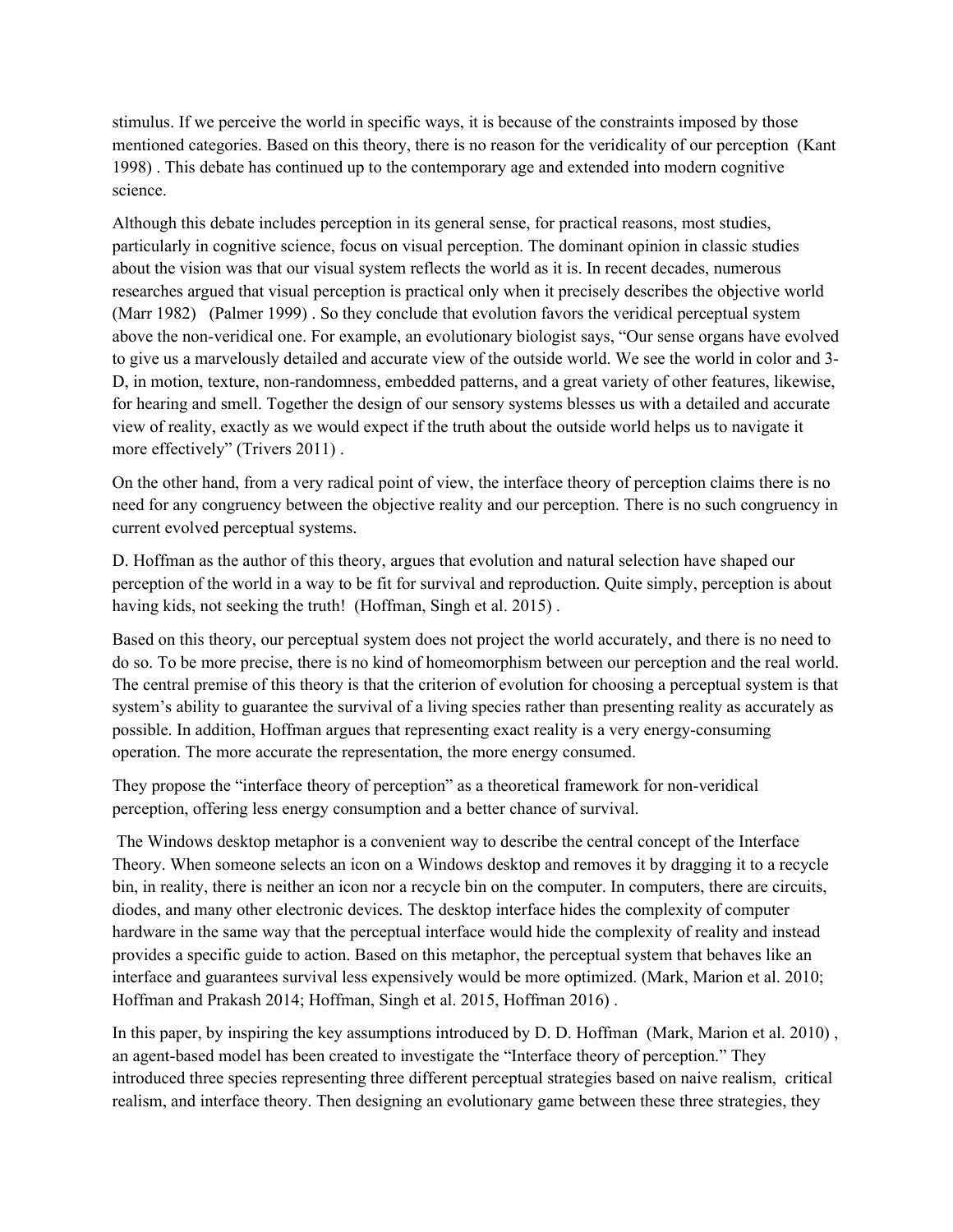show that interface is the stable evolutionary strategy. We employ similar configurations of the evolutionary game between these three species and set up an agent-based simulation to investigate which one outcompetes the others. Similar to Hoffman's claim, our results approve that interface strategies prevail when the agents do not face drastic environmental changes. It means that in a specific environment in which almost all essential features are constant, interface agents may do better than any other species. However, when dramatic changes happen in the environment, the current perceptual interface serves this species's detriment and will no longer remain compatible. So due to this incompatibility, interface agents are more likely to extinct. (Mayr 2001)

The current study will show that our perception might not be the same as external reality. However, contrary to Hoffman's theory, it is not in conflict with reality but rather an approximation of external reality. Some experimental studies also confirm this view. One experiment that fits well with this view examines the ability of people to estimate the age of people of the opposite sex based on their voices. In these experiments, for example, women will listen to the audio files of men of different ages and then be asked to identify the age of men. The results indicated that the age detected by the test subjects has a high level of correlation with the actual age of speakers.

Meanwhile, the sexual utility function is bell-shaped in terms of reproductive characteristics, with young adults ,based on their reproductive capability, on the pick and very young and older people having equally low reproductive utility at the tail ends of the curve. Thus, according to Hoffman's theory, people should not distinguish the voice of children and the elderly of their opposite sex. Nevertheless, both scientific experiments and our everyday experience prove this to be wrong. For example, in a study reported in (Zäske and Schweinberger 2011) subjects from both male and female gender were asked to listen to recorded voices of people of the opposite sex and use them to estimate the speaker's age. The results showed that the estimated age had a very high positive correlation with the actual age of the speakers. Another similar study found that although children and the elderly have a more accurate estimate of the age of speakers of the opposite sex, everyone can distinguish between different age ranges with acceptable accuracy, which means that they all have a good estimate of reality.(Hughes and Rhodes 2010)

# Investigating Interface Theory Using Agent Based Models

## Agent-based models

.

Agent-based models (ABM) are made up of autonomous decision-making entities called agents. The interaction of these artificial agents with the environment and other agents creates a dynamic system (Bonabeau 2002, Epstein 2006) . Agent-based modeling is a paradigm to model and simulate social interactions with a bottom-up approach. Every agent-based model has some essential components like agents, environment, the topology of interaction, the technology of decision making, and learning. Simulating the behaviors and interactions of fundamental elements, ABM brings an opportunity to capture the emergent phenomena and nonlinear behaviors in the system.

The environment of an ABM is the set of background conditions in which agents locally or globally are engaged with them. We can define any topology for the interactions of agents. For instance, in the current model, the environment is a 2D surface composed of patches where every agent can occupy a patch and move freely from one patch to another. Also, we can use learning facilities for agents. For example,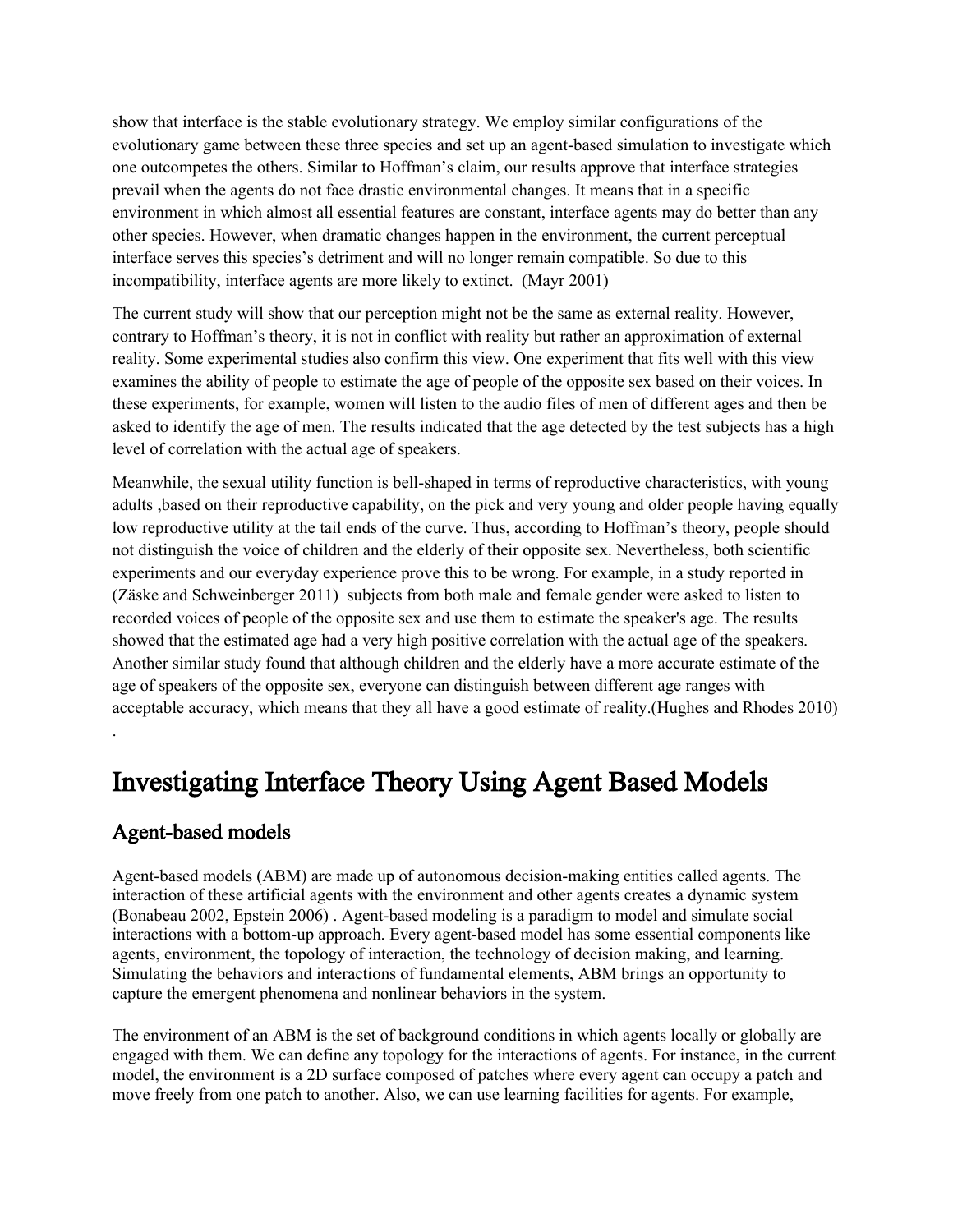agents could learn from their experiences based on different machine learning or statistical methods. The other important component of an agent-based model is the rules of decision-making. Different methods are applied to determine how agents make decisions. For example, agents can use the rules of game theory, follow some conditional rules in the form of "if-then," or make decisions according to a specific mathematical equation.

### Simulation setup

 Following (Mark, Marion, et al. 2010) definition of agents, we introduce three species of agents: truthagents, simple-agents, and interface-agents, where these three species respectively represent naïve realist, critical realist, and interface perception systems. The initial energy level of agents and the resource value of patches are assigned randomly from a normal distribution. Each agent possesses a level of energy that they need to preserve above a certain level to survive. Time steps in agent-based modeling are discrete. At each step, we update the status of the agents and environment by applying the rules that dictate the behavior of agents, patches, and their interactions.

 In the current model, at each time step, agents evaluate the resources of the neighboring patches and moves toward the patch perceived with the highest utility. It is allowed for the agents to step on the same patch with other agents. For this research ABM simulation, we have used NetLogo (Wilensky 1999) . Netlogo environment topologically is a torus, so agents never leave the environment until they die.

## Agents setup

There are three species or breeds of agents with different perception strategies: simple, truth, and interface agents. The initial energy of those agents guarantees an agent's life until reaching the death threshold. After the initiation, agents begin to move around the environment, searching for food resources to earn the energy required for their survival. At the same time, agents' internal perceptual systems spend energy processing information and perceiving the outside world. If agents come below a specified threshold of energy while perceiving the outside world searching for food, they will die.

Truth Agent perceives the world as it is. As explained earlier, we assign the food value to each patch from a specific normal distribution. In theory, each patch can adapt value from an infinite set of values, but we divided the food range into 100 categories for convenience and simplicity. So truth agents have 100 perceptual categories that indicate discrete values for the amount of food (resource) available in each patch. Truth agents' perception coincides with the objective reality; thus, they percept food resources by their actual quantities. The perception function of the truth agents, which we will show as  $p_T(.)$  is the identity function.

Simple agents are not as exact as the truth agents in their perception, but their perception has some congruency with reality. Their characteristic feature is that their perceptual system makes an approximation of reality. In our model, for any simple agent, there are two thresholds, one upper and one lower, which divide the values of food resources into three categories. In other words, the simple agent cannot specify the exact quantity of food, but instead, they can distinguish between low, medium, and high quantities and quantities of food resources. There is a homomorphism between their perceptual categories and the reality, i.e., if a and b are two food resources with values  $v_a$  and  $v_b$  the simple agents perceive them as  $p_s(v_a)$ , and  $p_s(v_b)$  respectively, then we have: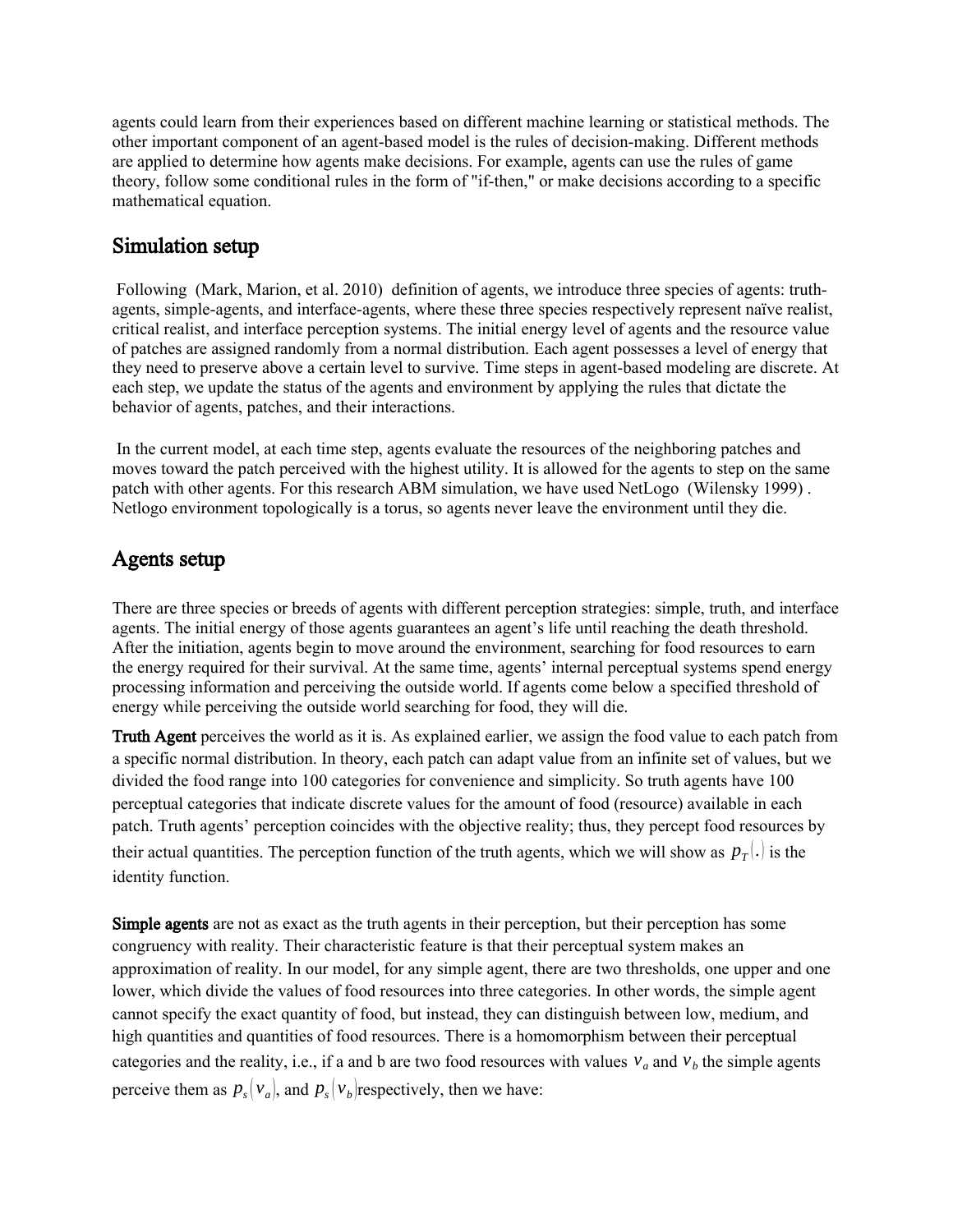if 
$$
v_a > v_b
$$
 then  $p(v_a) \ge p(v_b)(1)$ 

In other words perception function of simple agents (*ps*(.)) preserves the standard order of real lines.





C. Perception function of a truth agent.

Green lines show the areas with highest utility and red ones show areas with lowest utility.

#### Interface Agents:

The interface agent has developed a perception system in which perceptual categories align with the utility function and not the reality.

For instance, when interface agents find two resources with different amounts of food, the resource that provides more utility is perceived with greater food quantity. In other words, the interface perceptual system perceives the world in a way to guarantee to get higher utility.

For simplicity and ease of comparison, similar to (Mark, Marion, et al. 2010), we suppose that the utility function by food resource is Gaussian for all agents:

$$
U(x)=ae^{\frac{-(x-b)^2}{2c^2}}(2)
$$

Eq. (2) is the general form of a Gaussian function in which parameters a and b are arbitrary constants. This function form is adapted from (Mark et al., 2010) as we intend to use the same setup to investigate their key findings.

For interface agents, a threshold in utility separates all food resources into two perceptual categories of high and low-quality food resources. Fig. (1) indicates that the interface agents find the high utility in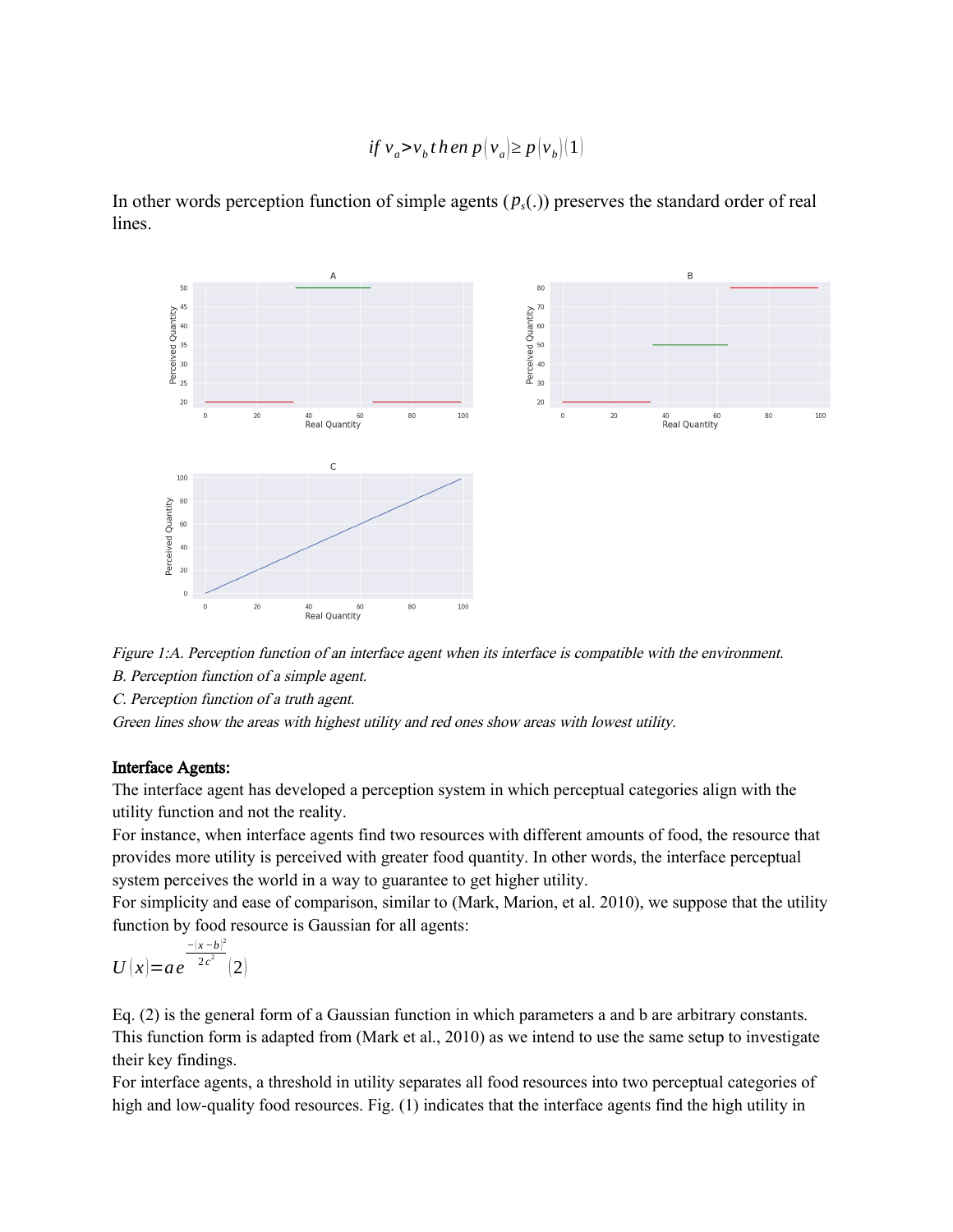green color and those with low utility red. The range of food resource value is divided into three, similar to simple agents. Fig. (1) indicates the alignment between utility and perception cause that interface agents perceive resources with different real food values in the same perceptual category.

#### Agent Based Model Parameters

The simulation begins with creating agents and the environment, as demonstrated in Fig.(2). We assign agents with the random initial energy level and patches with random resource value. The overall distribution of resources and energy follows a normal distribution with specific parameters. Also, there are other parameters like "food growth rate," "cost per bit of information," "boundary on food," "environment change probability". Changing the game's parameters could affect the outcome in a manner that changes the fate of each species. Below we discuss the parameters in detail:

The food growth rate is the rate of resource renewal in each step of the simulation. The higher food growth rate would lead to a more resourceful environment, thus the higher chance for the species to retrieve their energy level and survive.

Cost per bit of information: This is a crucial parameter in interface theory. It will define how much energy is consumed by each species to assess and choose from available resources. Also, it will determine the cost of possessing knowledge about the utility of food amounts for each agent. In our model, similar to (Mark, Marion, et al. 2010), we assume all agents can store the same amount of energy. Clearly, truth agents consume more energy than other agents because they have much more perceptual categories. The other worth mentioning point here is that the energy cost of acquiring each unit of knowledge is identical for all kinds of agents because they have the same utility function.

The boundary on food: This parameter is specific to simple and interface agents and determines the width of the food value area that the interface perceives as green (high-quality food) also it determines the different quantity categories for simple agents.

At each step of the simulation, each agent first evaluates the patches in its neighborhood according to its perceptual system and then selects the food resource with the highest utility among them. Since the truth agent knows the exact amount of each resource and its corresponding utility, it selects precisely the best of the available resources. The simple agent recognizes only three food categories and can distinguish between low, medium, and high. The simple agent knows that low and high quantity resources are equally desirable, and resources with medium quantity are more desirable than the other two categories. The interface agent only knows that there are desirable and undesirable resources and perceives all desirable resources with the same quantity, and more importantly, he sees the quantity of all undesirable resources as the same. The "boundary on food" variable defines the boundaries between the desired region and the undesirable regions. The difference between simple agents and interface agents is in the number of quantity categories. The interface agents perceive the first and last regions in  $fig.(1A)$  with similar quantity because they have the same utility and as we mentioned above, utility is equivalent to quantity for the interface agents.

The energy consumed in each step of simulation for each species is (Mark et al., 2010):  $C = c_e q + c_q q n_b(3)$ 

We set  $q = 100$  for the truth agents,  $q = 3$  for the simple agents, and  $q = 2$  for the interface agents in which " $q$ " is the number of perceptual categories for each agent.  $c_e$  denotes the cost per bit of information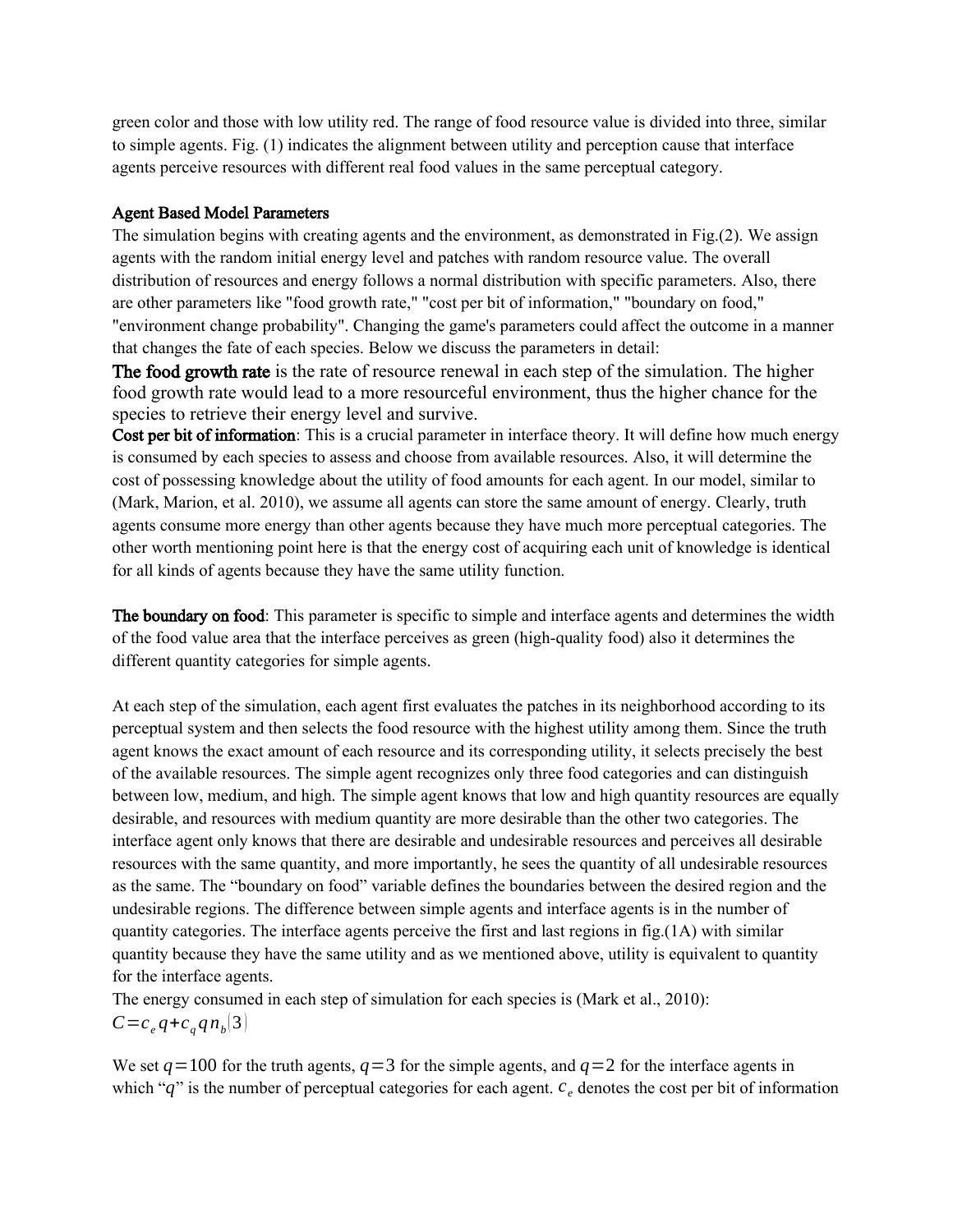and  $c<sub>k</sub>$  denotes cost per bit of knowledge about utilities. Following the assumptions by Hoffman, we set  $c_k =$ *ce*  $\frac{e_e}{10}$ . *n<sub>b</sub>* is the number of bits that are used to represent the utility of a food resource which similar to (Mark, Marion et al. 2010)In this simulation, to avoid unnecessary complications, we have considered only one type of food resource with normal distribution over the environment. Finally, at each step of the simulation, if agents choose any food resource with quantity "x," then the gain would be as the following:

*Gain*= $U(x) - C(4)$ 

Which U is the utility of resource x, and "C" is the cost of perception that will be determined based on the agent's type.



Models with environmental change

The critical assumption of interface theory is that evolution drives all living systems to align their perception system to the world so that less energy consumption can guarantee their survival. So we can go further and ask, what if the environment changes dramatically? What would happen for species with an interface perception system?

Environment change probability is a parameter that sets the possibility of environmental changes in each step. This assumption would get us closer to a more realistic model. In other words, for species with a veridical perception system, the perception is exact and independent of the environment, so such living systems are more likely to survive facing drastic environmental changes. However, interface perception is compatible with the current environment, which will be useless as soon as the environment changes. Hoffman has mentioned (Hoffman, Singh et al. 2015) many examples in which environmental change has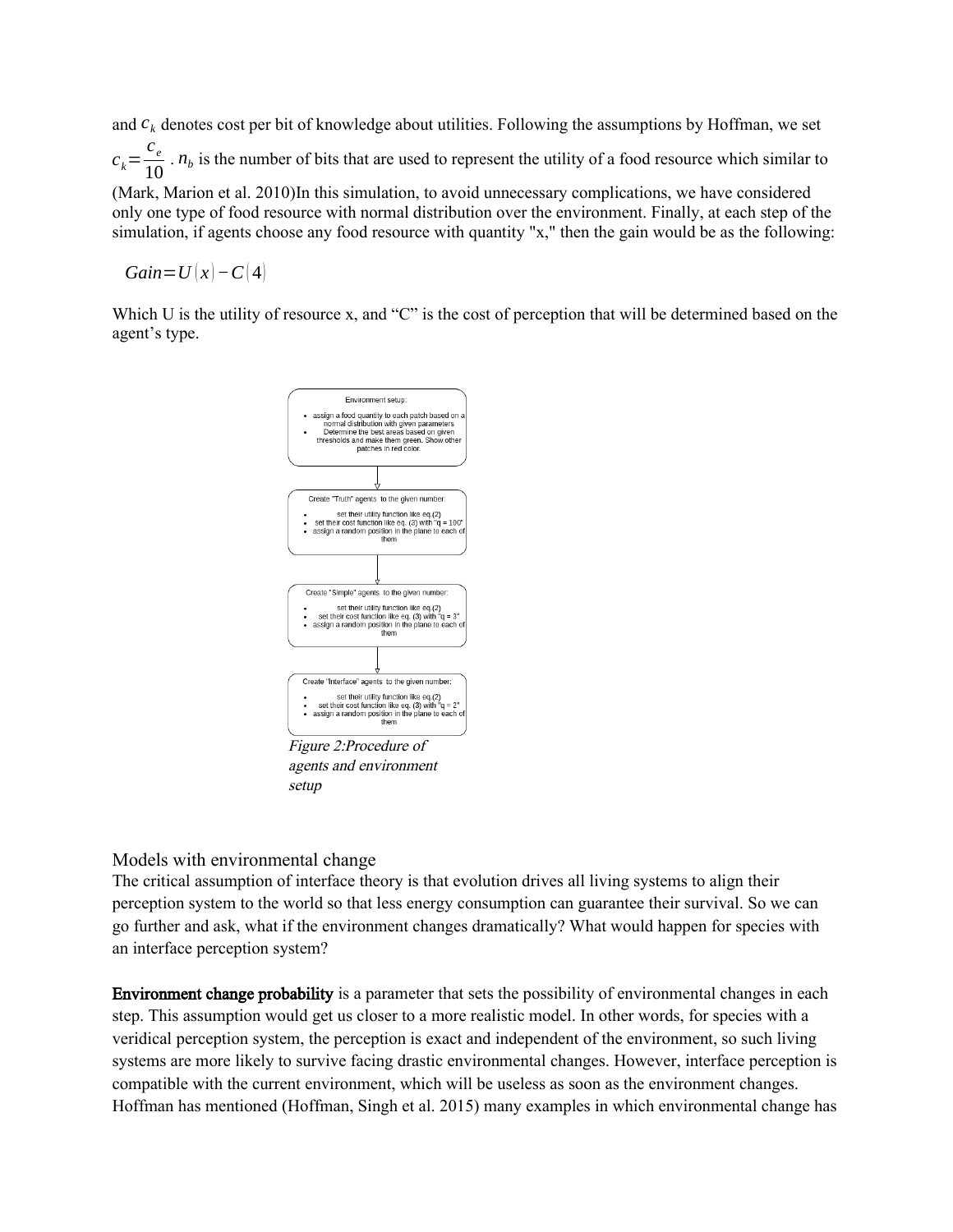led to false perceptions, thus endangering the lives of many species. For instance, some beetles mistake shiny trash bottles left in nature as an eligible candidate for mating, which has disturbed their reproduction process. Hoffman mentioned these examples as evidence to confirm the interface theory of perception, but in contrast, however, these phenomena are well explicable within the framework of interface perception. They also highlight the weakness of the interface perceptual system. They indicate that species with the interface perceptual systems are prone to extinction in case of incompatibility between perceptual interface and the new environmental reality. We argue that the interface perception system is not the best strategy from the evolutionary point of view and investigate this claim using an agent-based modeling approach.

After any drastic change in the environment, the species with an interface built upon the previous state of the world will not be able to perceive the world effectively. On the other hand, the course of natural evolution that occurs slowly over a long period can not help the interface species adapt to the change before extinction.

Therefore, we can consider the examples provided by Hoffman as local optimums. Interface species will not survive unless they can build a mechanism, yet unknown, to adjust perceptual interface according to the changes of the environment.

Thus, based on this consideration, facing environmental changes, the utility function of "Truth" and "Simple" remains unchanged while the interfaces' perceived utility will change as described in the fig. (3).



Figure 3:Perception function of interface agent after drastic change in the environment.

Green areas are where the interface agent (mistakenly) perceive them as high-utility resources, and red areas where perceive them as low-utility. Based on this consideration, the interface's energy at step n of the simulation will be as follows:

$$
E_{\text{interface}}^n = E_{\text{interface}}^{(n-1)} + (1-p)^{(n-1)}(pU^{\Box}) + (1-p)^n U - nC(4)
$$

with the following parameters:

 $E_{\text{interface}}^n$ : Energy of each interface agent in step n

*p*: probability of dramatic change in the environment

*U*: utility gained by choosing the food based on compatible interface perception function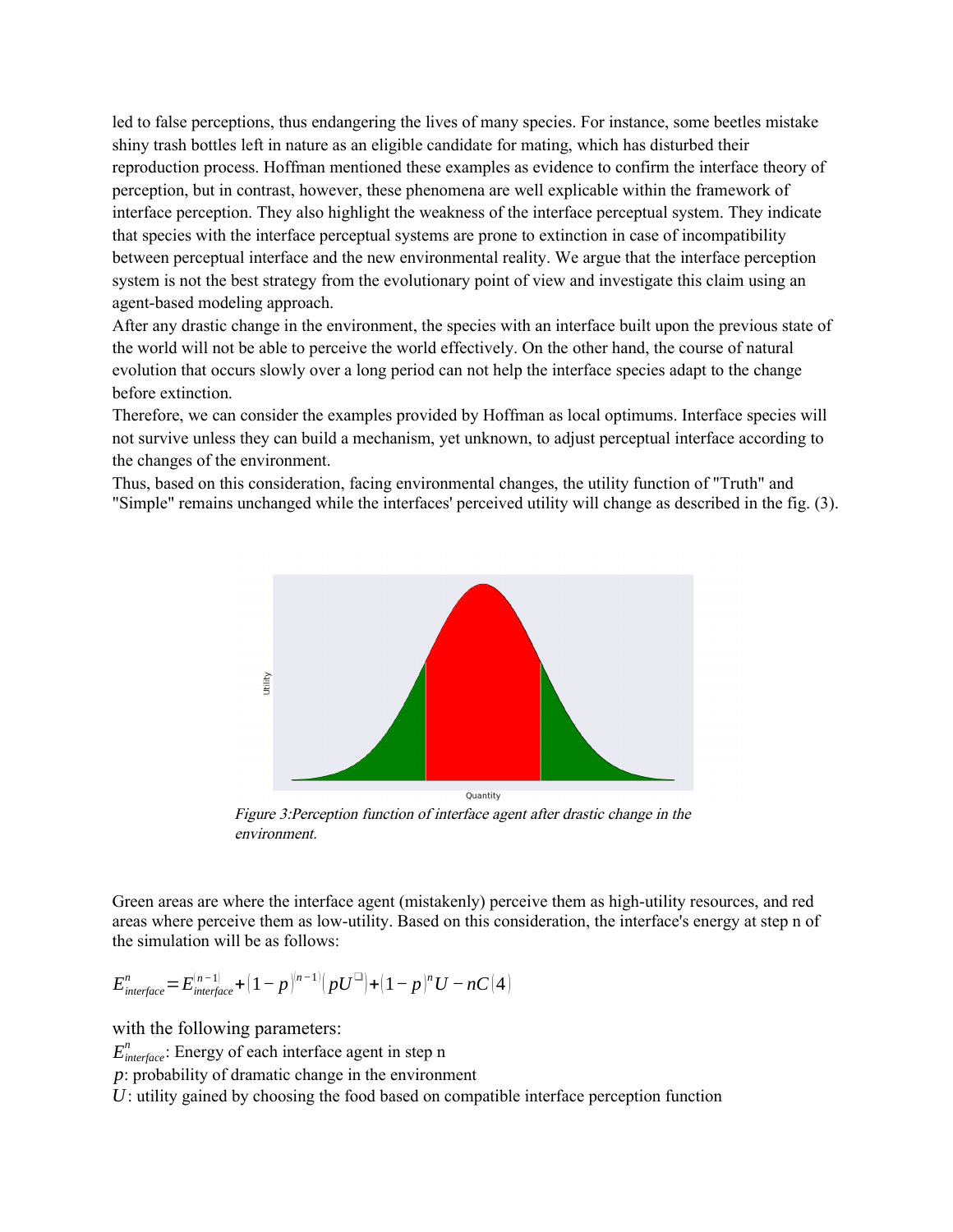$U^{\Box}$ : utility gained by choosing the food based on reverse interface perception function

*C*: Cost, according to Eq. 3

In the models with environmental change, the environment and agent's first setup is like Fig.(2). After initial setup, the simulation begins, and in each step, the state of agents and environment will change. The following diagram will explain the sequence of events in the simulation.



Figure 4:Simulation procedure at each step.

## Results

The results will show how the population of each species would change during the simulation by changing values of different parameters, including "cost per bit of information," "food growth rate," "environment change probability," and "boundary on food."

In order to create a fair competition to assess species survival capability, we initiated all simulations with 2000 agents from each species in base mode and 1000 agents in the environment changing mode. 'food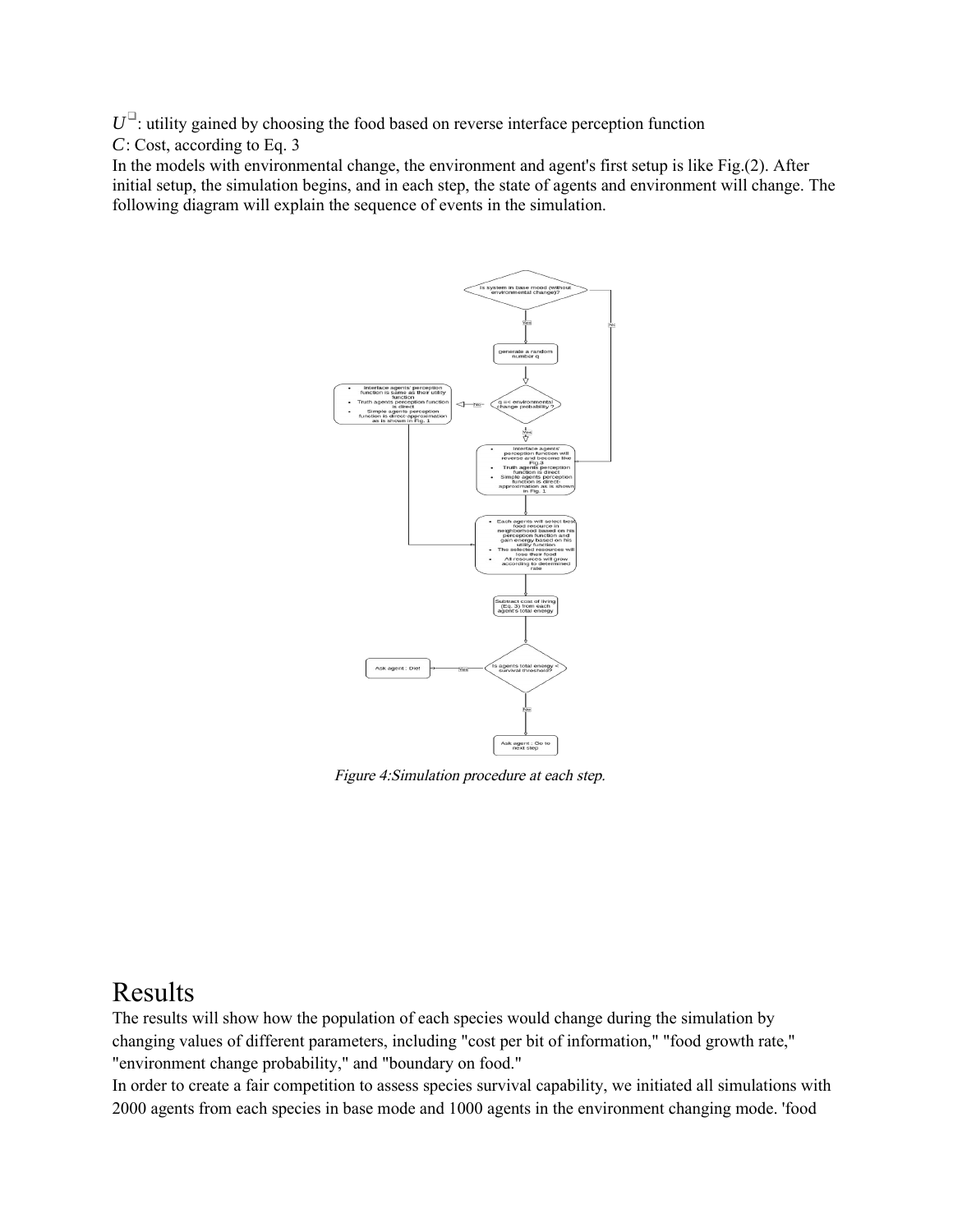growth rates as an indicator for environment resource renewal rate in each step has changed from 10 to 60 and 70 percent respectively for environment changing and base modes. As the key influential parameter of the model, cost per bit of information ranged between 0.01 to 1 and 1.5 percent of energy capacity respectively for base and environment changing modes. Also, to check dependency for different values of 'boundary on food,' we have investigated the results setting this parameter in a range of 10 to near 50. First, we review results without considering environmental changes, which corroborates the earlier claims of interface theory by D. Hoffman. Afterward, we further investigate the model, considering the environment change as a new parameter in simulations to challenge claims by Hoffman.



#### Results without environment change

Figure 5:Average final population of 3 different species respect to: A. Cost per bit of information, B. Boundary on food, and C. Cost per bit of information

 To compare the survival chance of species for every set of initial parameters, we run the simulation 30 times. The average number of survivors of each species at the end of the simulations would indicate the chance of survival compared to other species. Figure (5A), shows the final average number of each species according to "cost per bit of information."

For the lower values of cost per bit of information, all species continue to survive; however, the interface species are more abundant. As the energy cost of information increases, the final number of the simple strategy quickly converges to zero, like the truth's population. However, the population of interfaces experiences a lower decrease. In other words, by increasing the cost per bit of information, interfaces dominate and drive other species to extinction.

In figure (5B), we see the average of survivors of 3 different species respect to the "boundary on food". Like the previous case, the interfaces are the dominant species, and truth agents go to distinction. The same occurs in the case of food growth rate which is shown in figure (5C).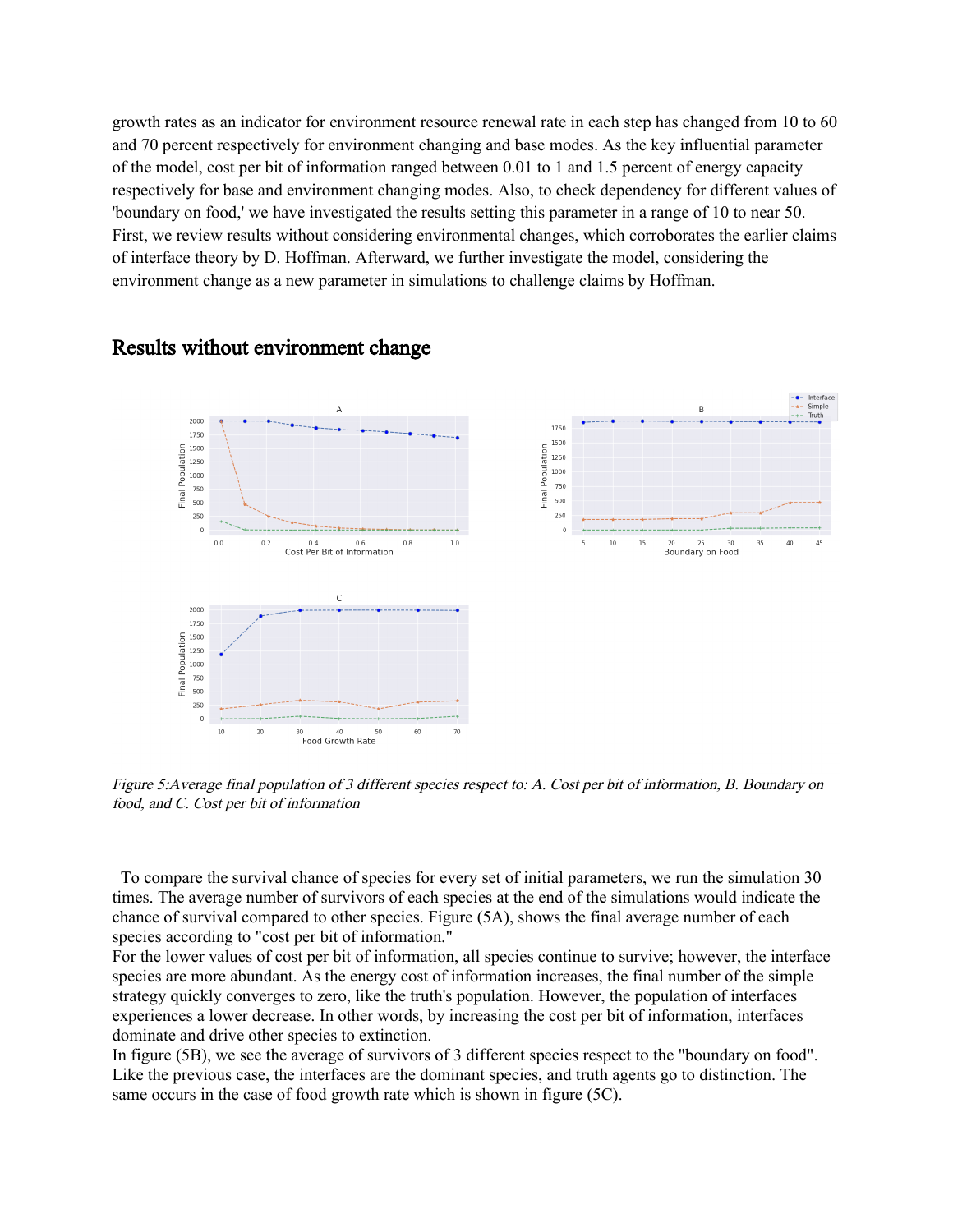#### Interface agents facing environment change

In this case, we investigate the effect of random environmental changes on different species' chances of survival. If the probability of change is not zero, we will apply a probabilistic radical change within the simulation environment. This change leads to an incompatibility between the interface agent's perception system and the environment. In other words, the interface agent's perception of the world is no longer aligned with its utility function. Therefore the previously adapted "interface" does not benefit interface agents but will push the interface further toward extinction. This case is well understood within the Desktop metaphor when malware or virus infects the computer system; it changes the functionality of predefined interfaces.



Figure 6:Average final population of different strategies in case of environmental change respect to: A. Environment's change probability, B. Cost per bit of information, C. Boundary on food, D. Food growth rate.

Figure 6 shows the simulation results in the environment which can change drastically. As can be seen, for all parameters, the simple strategy performs significantly better than the interface strategy. In this case, too, the truth strategy has no chance of survival. As shown in Figure (6A), even at small probabilities of environmental change, the performance of the simple strategy is much better than the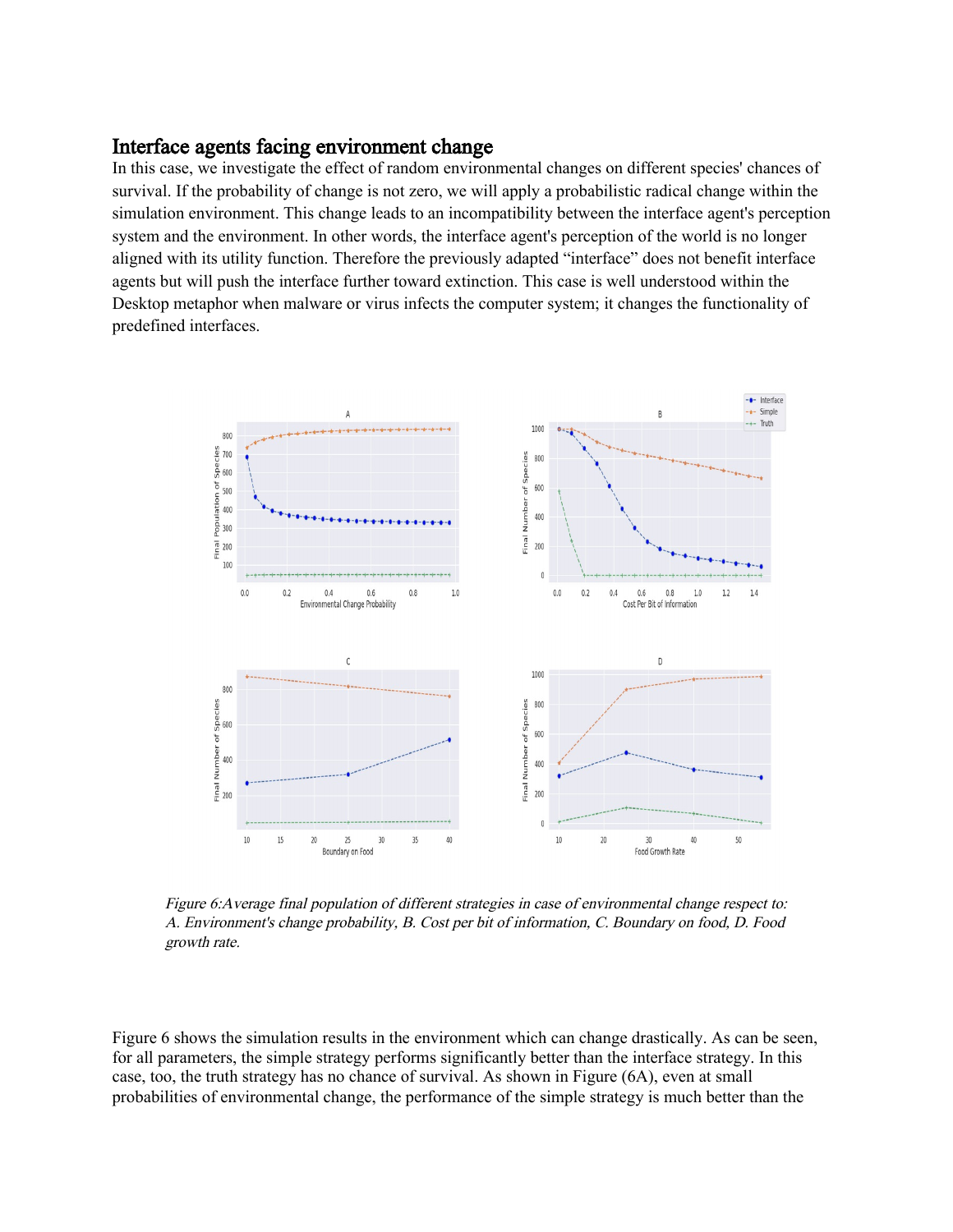performance of the interface strategy. However, the interface strategy is not entirely extinct due to its low energy consumption and the minimal number of perceptual categories. Figure (6B) shows the population changes of different strategies regarding changes in the "cost per bit of information" value. Here, as the cost increases, the population of all strategies decreases, but still, the simple strategy performs much better than the interface, and even at high-cost levels, the majority of its population will survive while the interface population goes extinct. Figure 6c shows the population changes of different species compared to the "boundary on food" changes. Also, here, the simple agent outperforms the interface kind, but the interesting point is that, unlike in the case where no change in the environment occurs, the interface performance improves by increasing the boundary. Here, the interface perception function works misleadingly and sees the points with high utility as low utility points, and naturally, the narrower the best area range, the interface suffers less from a flawed perception system.

In Figure (6D), increasing the "food growth rate" above a specific point (around 25) would decrease the interface's chance for survival. The reason is that the higher value of food growth rate guarantees that all the species would constantly access resources with high food quantity. However, remember that high quantity food is indeed less valuable to the interface because of the interface utility function. The interface truly considers a giant whale a less valuable food resource than a tuna fish.

Due to the change in the environment, the interface perception misleads the species into finding less desirable high quantity food resources as desirable resources, and therefore by eating from them, the interface gains less energy and will have worse performance.

Below, we can see the heat map of results, which shows the final population of different kinds of agents regarding "environment change probability" and "cost per bit of information, " which are the most critical variables among all. As can be seen, the simple species can survive in almost all of the parametric space, while the interface species can only survive if both the "cost per bit of information" and the probability of changing the environment are low at the same time. Even in cases where the "cost per bit of information" is low but the probability of environmental change is high, the interface population is close to zero in many runs of the simulation.



Figure 7: Final population of different strategies due to different values of "cost per bit of information" and "Environmental Change Probability".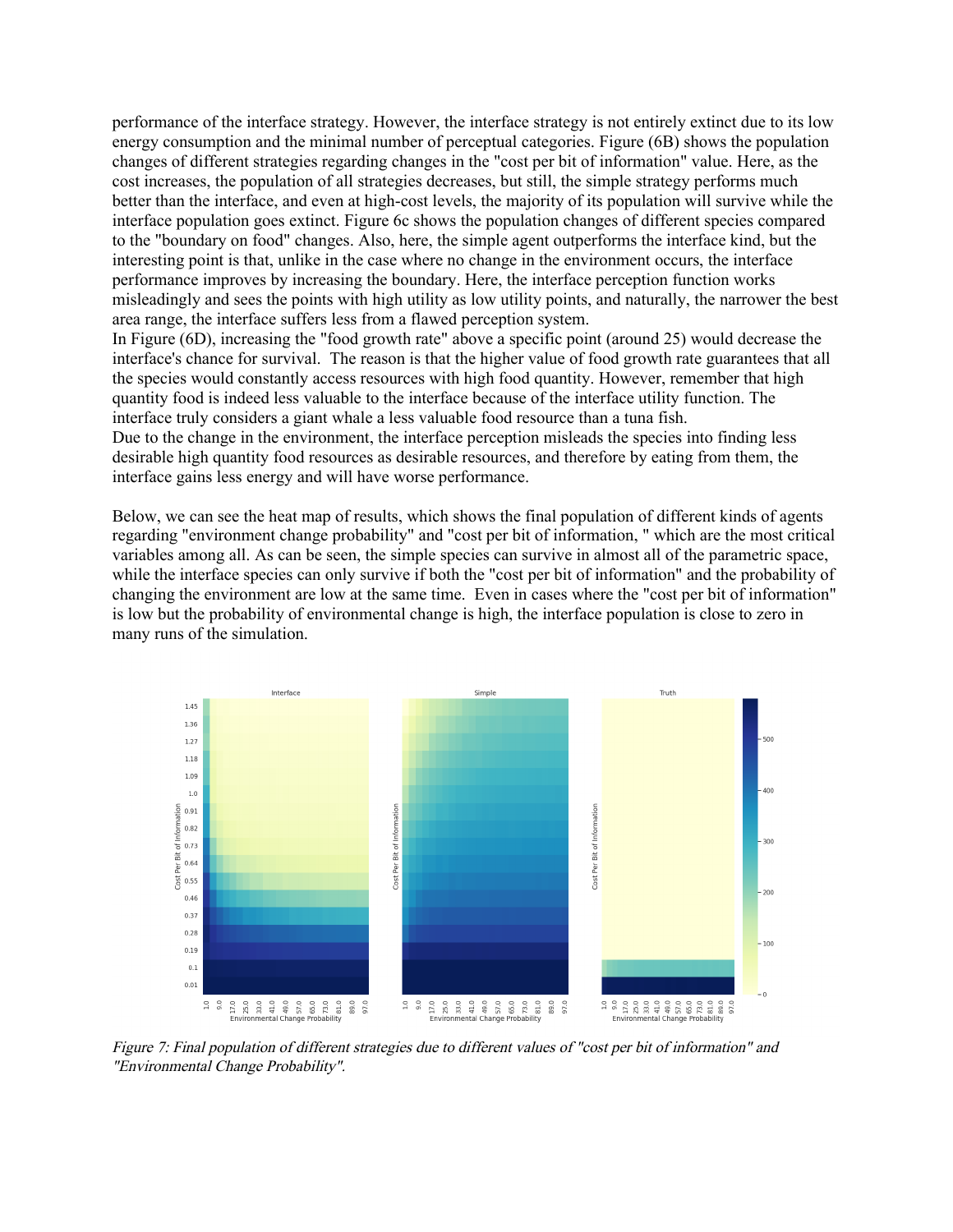#### **Discussion**

In this paper, first, using a similar setup by Mark, we build an agent-based model to investigate the interface agents and reproduced the same results. (Mark, Marion, et al. 2010). We evaluate the models with three parameters: "boundary on food", "cost per bit of information" and "food growth rate".

The first parameter determines the perceptual categories of the interface and simple agents. It will define the ranges of food value that interface agents perceive as high-quality green or low-quality red food. In our model, increasing the value of "boundary on food" for interface agents makes green resources rare but with higher utility. The second parameter determines the cost of perception precision or, in other words, the cost of energy for agents' save knowledge about their utility function and acquire information about the utility of the environment. Obviously, this cost suffers the truth agents much more than any other agents due to the high number of perception categories. As (Mark, Marion, et al. 2010) results have shown, interface agents drive truth agents to extinction in a large area of both parameters. So they concluded that non-veridical perception compared to veridical perception would count as an evolutionary advantage.

Here, to create a more realistic model, we considered two additional parameters in our models: "environment change probability" and "resource substitution or renewal rate." Each agent probes the environment and finds energy resources according to its decision-making process and perceptual strategy. The first part of our simulation results confirms the interface theory's predictions similarly to Mark (Mark, Marion, et al. 2010). In the whole parameter space, interface agents significantly outperform the other ones(Fig.5). The truth agents in almost all situations vanish, and the simple ones in some areas of the parameter space survive and coexist with interface species. So we can conclude that if there were no additional constraints like environmental change, our models and simulation confirms Hoffman and colleagues' results.

In the second part of our results, in contrast to the claims of interface theory of perception, the interface agents are not preferred by evolution, and the simple agents have the evolutionary advantage. As we can see in figs 6 and 7, the simple agents had a better chance of survival and outperformed interface agents for almost all parameter space. As we defined before, simple agents are somewhere in between interface and truth strategy. Simple agents are not idealists,100% loyal to reality like truth agents. Nor are they like interface agents, complete pragmatists, caring for utility and with total disregard to reality. The simple agents' homomorphism between their perception and reality makes them better equipped to adopt environmental changes and survive longer than other species. It is important to note that similar to the results by Mark (Mark, Marion, et al. 2010) , in both our cases, the truth agents have no chance of survival which confirms that veridicality is no evolutionary advantage at all.

As can be seen from Figures 6 and 7, the simple species performs much better than the interface one, and this superior performance is visible for different values of "probability of environmental change," "cost per bit of information," and "food growth rate." The difference in performance between the two strategies is in such a way that in all cases, the majority of the simple species population can survive, while the interface species population decreases sharply, and in some cases such as "food growth rate" and "cost per bit of information" this species is becoming extinct. Therefore, our modeling and simulation results show that the simple perceptual strategy has an undisputed advantage over other perceptual strategies if the models take environmental changes into account.